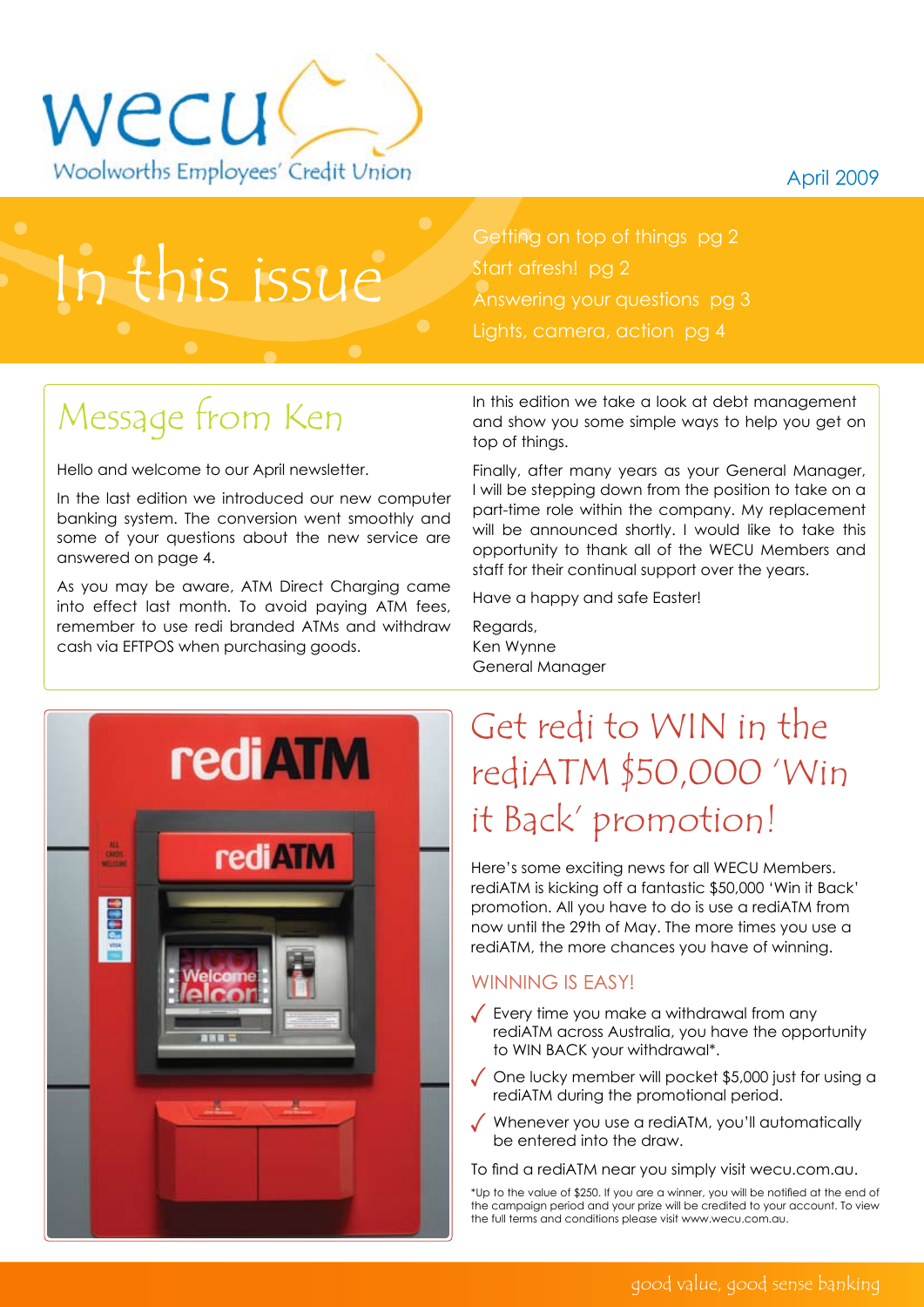### Getting on top of things

Few of us have gotten this far without borrowing money at some point, whether it be a credit card for convenience, or finance for a car or house. Credit can seem easy enough to get, but managing it can become difficult. To get on top of things, keep focused on reducing your debts and keeping spending under control.

The best way to start is to prepare a budget. Most of us have no idea where a lot of our money goes so it helps to identify what you really need and where you can save a little. Reducing your credit card limit and leaving your card at home are two simple ways to prevent impulse buying.

If you find yourself trying to juggle multiple debts, you may wish to consider consolidating them into one loan. By consolidating your debts, you may reduce the interest rate you are paying and lower your repayment to a more manageable amount. We can also help you work out a repayment plan and set up regular repayments from your salary.



At WECU, we can help you find a better way to manage your money and financial commitments. For more information visit wecu.com.au or simply give us a call on 1300 665 553.



# Start afresh!

Consolidate and save with a low-rate personal loan

- ◆ One easy payment
- $\sqrt{\ }$  No monthly account keeping fees
- $\sqrt{}$  Borrow from as little as \$1,000
	- Fast, convenient apply online

Woolworths Employees' Credit Union Limited (ABN 67 087 651 803, AFSL 240720) is the issuer of this product. Loan applications are subject to our normal lending criteria. Terms and conditions, fees and charges apply and are available on request from our branches or by contacting us on 1300 665 553.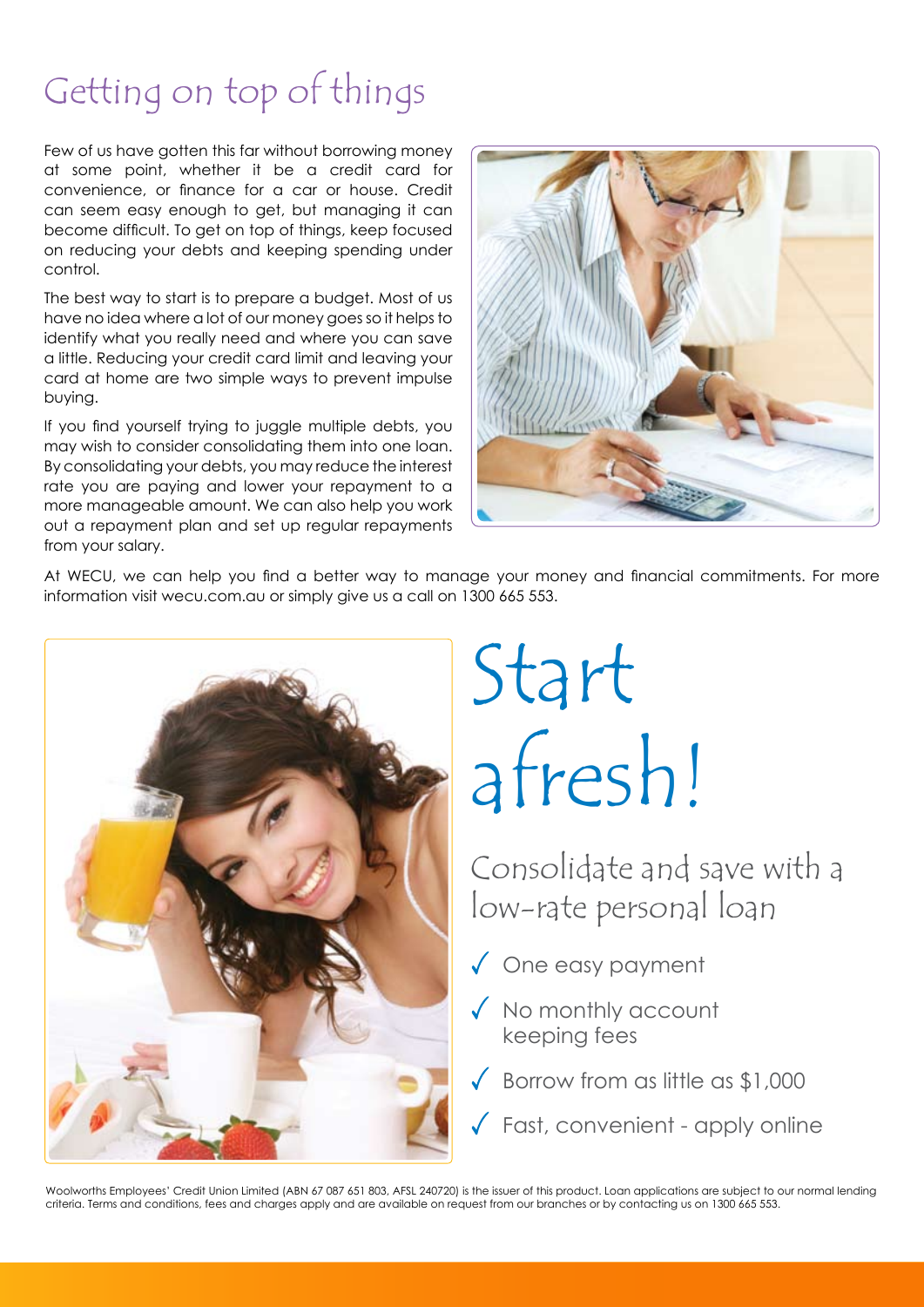## Staff profile

### Pam Pardoe

**Name** Pam Pardoe

**Position** Business Development Consultant VIC/TAS.



**Length of service** 13 years with Woolworths and 8 years with WECU.

**What is the most enjoyable part of your job?** Talking - I like to talk.

**The least enjoyable?** When I'm on my own in the tea room with no one to talk to.

**If you could chose one word to describe WECU, what would it be?** Friendly.

**Describe a typical day at work.** Communicating with staff on all levels and educating them on all WECU's products and services.

**When you are not working, how do you like to unwind?** With my family and my 5 dogs.

**What are your outside hobbies/interests?** My grand daughter and spending money.

**What was your most embarrassing moment?** Leaving the bathroom with my frock accidentally tucked into my knickers and walking through a restaurant.

### **JAN PRICE**

**Name** Jan Price

**Position** Business Development Consultant VIC/TAS.

**Length of service** 23 yrs with Woolworths and nearly 3 years with WECU.

**What is the most enjoyable part of your job?** Meeting new people and catching up with 'old' ones.

**The least enjoyable?** Sitting in empty tearooms or when people don't talk to you.

**If you could chose one word to describe WECU, what would it be?** Convenient.

**Describe a typical day at work.** It's like going to a friends place for morning tea and afternoon tea and chatting about work.

**When you are not working, how do you like to unwind?** With a good red.

**What are your outside hobbies/interests?** I love golf, going to the footy and walking.

**What was your most embarrassing moment?** One time I was at a football game and I jumped out of my seat when my team scored a goal. When I stood up, my seat had gone up too. I was so excited that I sat back down without checking and landed on the ground.

### Woolworths Employees' Credit Union wishes you a Happy Easter!

Our branches will be closed on Good Friday April 10<sup>th</sup> and Easter Monday April 13<sup>th</sup>.



### Answering your questions

#### **How do I register for the Internet banking service?**

You can download a copy of our application form and return it by mail, or request a copy of the form over the phone. You can also email, use our general enquiry form, or simply apply at one of our branches.

#### **How secure is Internet banking?**

Our website provides users with a range of security practices, such as firewalls, encryption, automatic timeouts, incorrect password access lock, last login time check and email notification.

#### **Does it cost anything to complete transactions via Internet banking?**

No – it doesn't cost you anything. All NetBank transactions are fee-free.

#### **What happens if I forget my login details?**

You can contact WECU by fax, phone or email to have your login details reset.

#### **Can I change my login details online?**

Yes, your login details can be changed online. You can also activate new redicards, Visa debit cards and Visa credit cards online.

#### **Can I pay my bills online and transfer to other banks?**

Yes, our Internet banking service has BPAY facilities which are transaction fee-free. You can also transfer to another financial institution. These payments can be set up as ongoing payments or as a 'one off'. Payment histories can also now be deleted for those billers no longer needed or altered if need be.